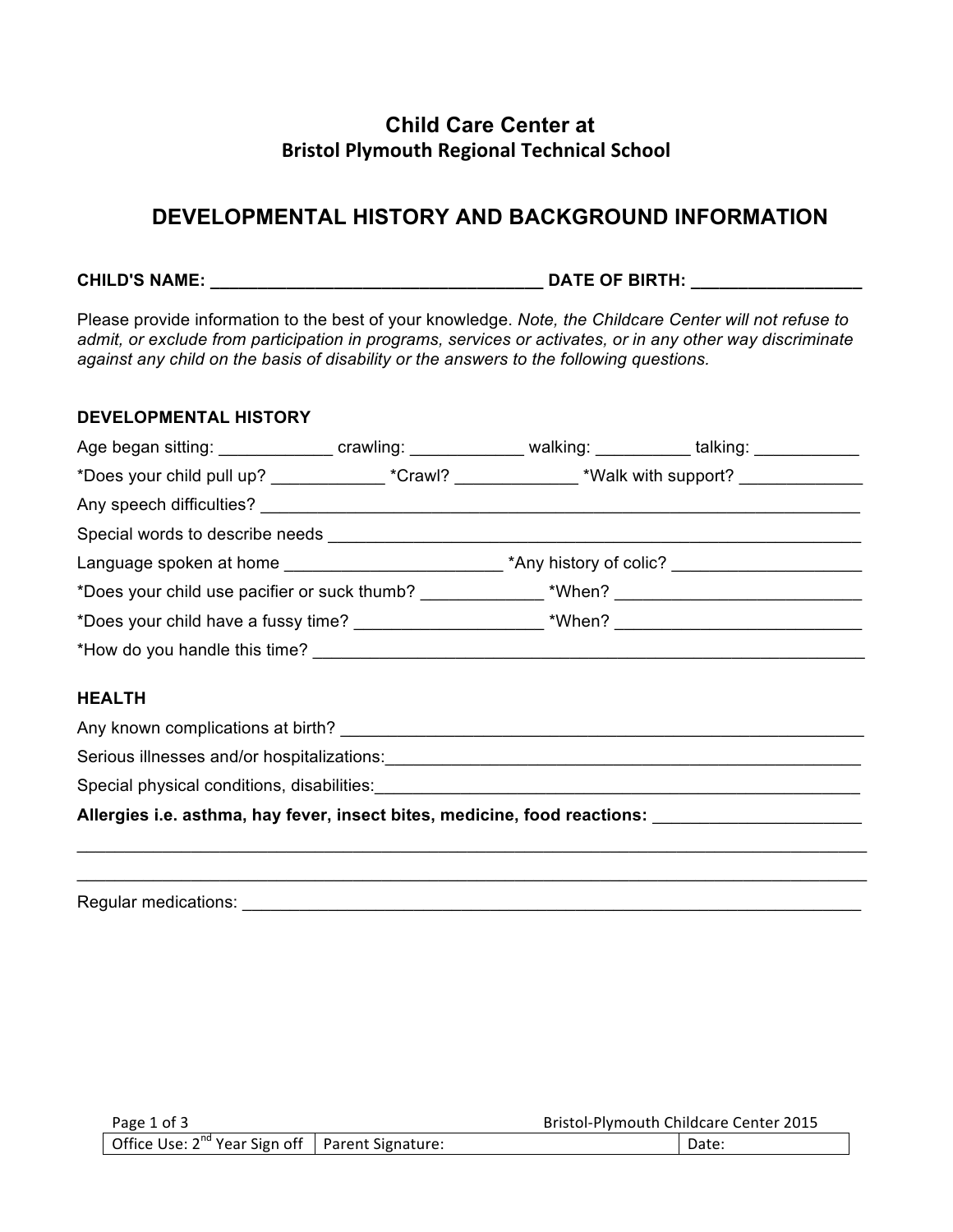## **EATING HABITS**

| Special characteristics or difficulties:<br>Special characteristics or difficulties:                           |  |  |  |  |  |  |
|----------------------------------------------------------------------------------------------------------------|--|--|--|--|--|--|
|                                                                                                                |  |  |  |  |  |  |
|                                                                                                                |  |  |  |  |  |  |
|                                                                                                                |  |  |  |  |  |  |
| * Is your child fed held in lap?______________ High chair?___________                                          |  |  |  |  |  |  |
|                                                                                                                |  |  |  |  |  |  |
| <b>TOILET HABITS</b>                                                                                           |  |  |  |  |  |  |
| *Are disposable or cloth diapers used? _______*Is there a frequent occurrence of diaper rash? _____            |  |  |  |  |  |  |
|                                                                                                                |  |  |  |  |  |  |
|                                                                                                                |  |  |  |  |  |  |
| *Is there a problem with diarrhea?____________________________Constipation? ______________________________     |  |  |  |  |  |  |
|                                                                                                                |  |  |  |  |  |  |
| *Please describe any particular procedure to be used for your child at the center: ___________________________ |  |  |  |  |  |  |
| *What is used at home? Pottychair? ___________ Special child seat? __________ Regular seat? ________           |  |  |  |  |  |  |
|                                                                                                                |  |  |  |  |  |  |
| Is your child ever reluctant to use the bathroom? _______________________________                              |  |  |  |  |  |  |
|                                                                                                                |  |  |  |  |  |  |
| <b>SLEEPING HABITS</b><br>*Does your child sleep in a crib? ___________ Bed? ________                          |  |  |  |  |  |  |
| Does your child become tired or nap during the day (include when and how long)? _______________                |  |  |  |  |  |  |
| When does your child go to bed at night? _______________ and get up in the morning? _______________            |  |  |  |  |  |  |
| Describe any special characteristics or needs (stuffed animal, story, mood on waking etc) ________             |  |  |  |  |  |  |

\_\_\_\_\_\_\_\_\_\_\_\_\_\_\_\_\_\_\_\_\_\_\_\_\_\_\_\_\_\_\_\_\_\_\_\_\_\_\_\_\_\_\_\_\_\_\_\_\_\_\_\_\_\_\_\_\_\_\_\_\_\_\_\_\_\_\_\_\_\_\_\_\_\_\_\_\_\_\_\_\_\_\_